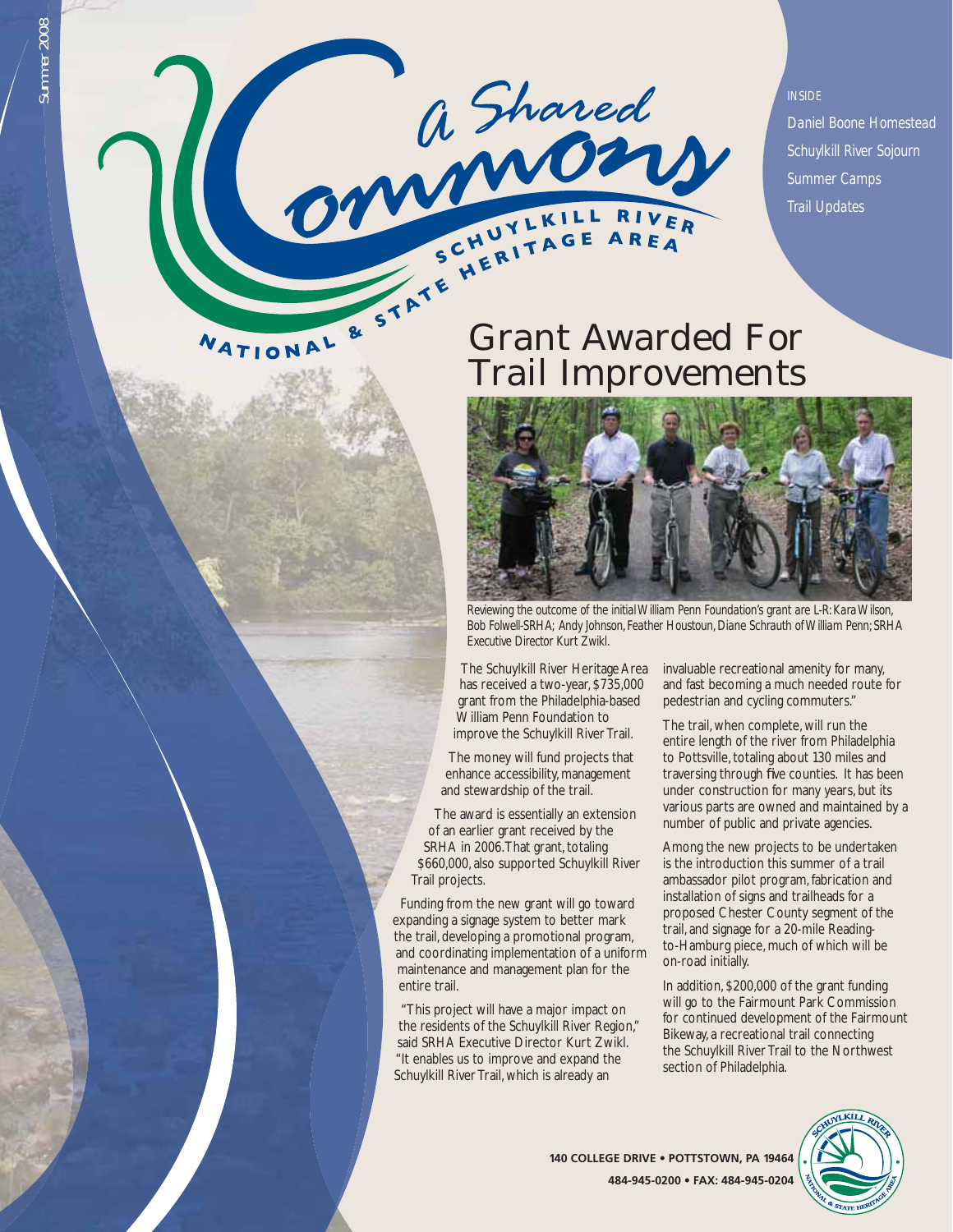

# Celebrating the Past

*Daniel Boone was born at this Berks County homestead in 1734 and lived there for the fi rst 16 years of his life. Today, the state historic site tells the story of his youth and the region's 18th century settlers.*

The Daniel Boone Homestead, located near Reading, is a PA Historical and Museum Commission (PHMC) historic site that preserves not only the Boone family home, but a number of other historic structures that have been moved onto the 579-acre site.

The Boone family first settled this location in 1730. Daniel Boone was born four years later and resided here until the age of 16, when the family moved to North Carolina. However, this region left a lasting impact on Daniel Boone's life and on the history of Pennsylvania.

Today, the site interprets the lives of English and German settlers in eastern Berks County, and includes a number of historic buildings, some moved from other locations. Included among the buildings are the Boone house, a blacksmith shop, bank barn, the Bertolet Log House, Bertolet Sawmill and visitor center.

When Squire Boone first built the Boone house in 1730, it was a one-room, one-story log house that included a cellar with a spring. Sometime around the mid-1700s, the large, stone twostory section of the present house was built and attached to the log house. John DeTurk, a later owner, razed the log-house in 1779 and replaced it with another two-story stone addition, while retaining the original log-house foundation and cellar.

The DeTurk family also probably built the stone smokehouse on the property in the late 18th century, as well as the Pennsylvania German bank barn, portions of which are original. In addition, a building constructed by Samuel DeTurk in 1812 now houses the site's education center.



*Blacksmith Shop*



Visitors to the Daniel Boone Homestead can also see the Bertolet Log House which was built in 1737 in the Oley Valley and relocated to the Daniel Boone Homestead in 1968 as an excellent example of 18th century Pennsylvania German log architecture. The Bertolet sawmill, a water-powered, vertical-blade sawmill built circa 1810, was also moved to this site from the Oley Valley in 1972.

The 1769 blacksmith shop on the property was moved from nearby Amityville, and is similar to the one Squire Boone, who was a blacksmith by trade, would have had on his farm. The site also includes picnic areas, trails and a man-made lake.

The Daniel Boone Homestead features a number of different activities and events that tell the story of the region's earliest settlers. On May 17 and 18, the homestead hosted a Revolutionary War Encampment—one of the

largest in the country. Approximately 1,500 re-enactors portrayed various soldiers who fought in the war and civilians who aided them.

Other events offered at the homestead include summer camps, children's workshops and a lecture series.

To learn more visit the site's webpage at www.danielboonehomestead.org.

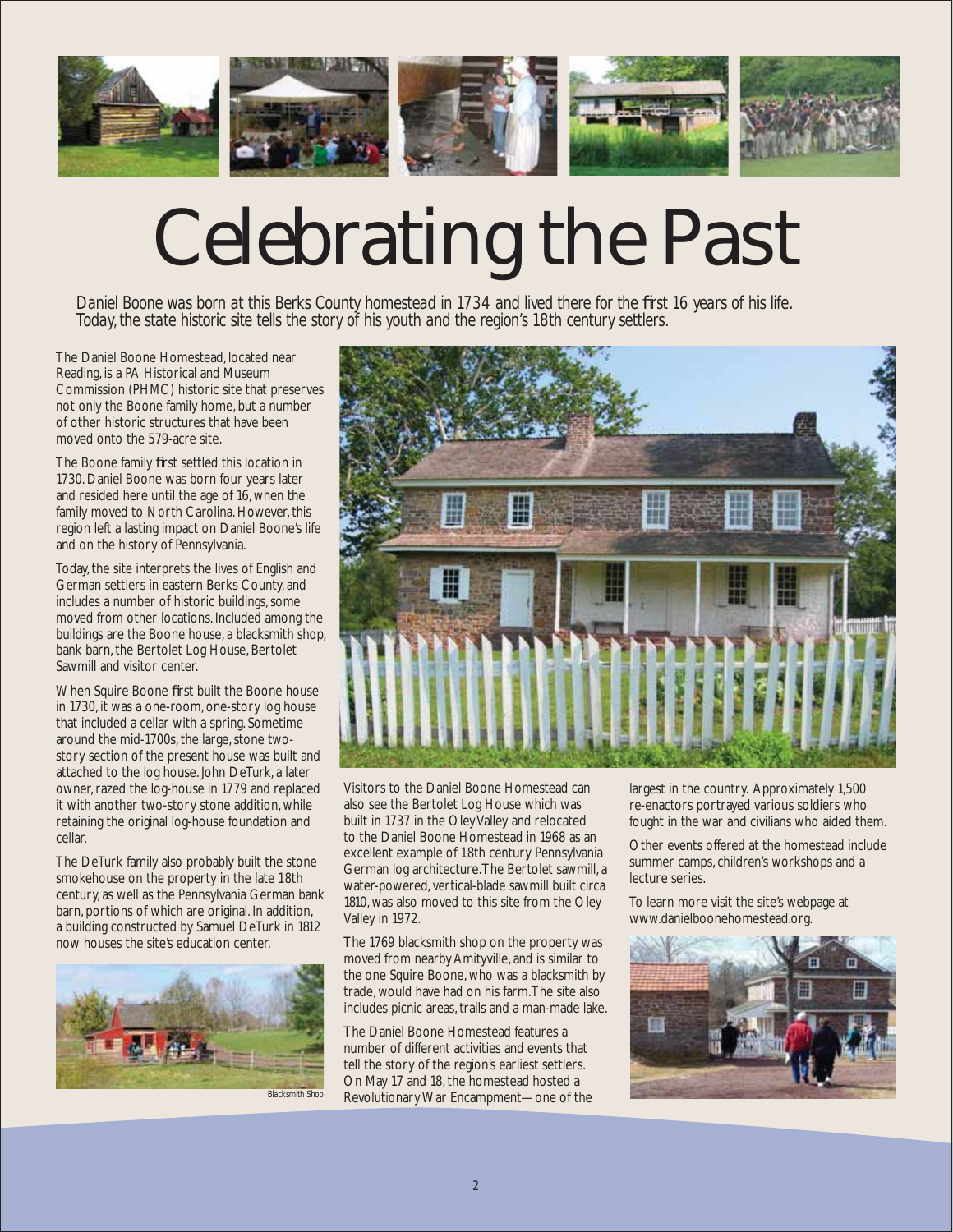# H*eritage*P*artners*

## Summer Camps, Events and Programs

Many of our Heritage Partners offer summer camps and special programs that provide children with opportunities for unique and enlightening experiences. Below is a sampling of some of the many programs available this summer.

*Wissahickon Watershed Association*, in *Ambler*, holds a summer Ecology Camp that lets kids ages 5-10 explore the woods, creek and pond at Penllyn Woods, Lower Gwynedd. For more information or to register visit www. wvwa.org.



*Green Valleys Association* in *Chester County* (above), offers a series of week-long nature camps through the summer, at their beautiful 197-acre property, Welkinweir, where forests, fields and five brook-fed ponds provide ample areas for hands-on learning. www.greenvalleys.org.

*The GoggleWorks*, in *Reading*, has a full slate of full and half-day summer art camps for children ages 7-11 and studio sessions for teens in a variety of art forms. For information on what's offered, download a brochure at www.goggleworks.org.

*Hawk Mountain Sanctuary*, in *Kempton*, teaches students entering 4th and 5th grade all about birds of prey in its Raptor Day Camp. Activities include bird demos, hikes, crafts and much more. Call 610-756-6961 or visit www.hawkmountain.org.

The Nature Ramblers Summer Camp by the *Schuylkill Center for Environmental Education*, in *Roxborough*, offers hiking, handson discoveries and art experiences for children aged 4-1 5. Visit www.schuylkillcenter.org.

Hiking, bug catching and stream stomping are all part of the fun at *Riverbend Environmental Education Center's* summer exploration camps. Twelve weeks of camps are offered. www.riverbendeec.org

*Gallery on High*, in *Pottstown*, holds camps throughout the summer, including a Life on the Schuylkill camp which includes arts, crafts and kayaking on the river. www.galleryonhigh.com

**Riverbend Environmental Education Center** in **Gladwyne** offers a Summer Exploration Camp and a year round Exploration Camp. Riverbend offers camps for different age groups: 4, 5-6, 7-8, 9-11 and 11-13 year olds. For more information visit www.riverbendeec.org.



*RiverPlace Development Corporation,*  in *Reading*, held its Solar Flair Music and Arts Festival on June 21 with live musical performances, working artists and dancers along the Art Walk Trail along the riverfront. www. riverplacepa.com

The *Schuylkill Headwaters Association*, in *Pottsville*, is seeking volunteers to help with fish and wildlife stream bank restoration projects. Call (570) 385-2122.

*The Schuylkill River Heritage Center* at the Foundry Building, in *Phoenixville*, was awarded the 2008 Achievement Award from the Preservation Alliance of Greater Philadelphia. The museum showcases the industrial legacy of Phoenixville and the Schuylkill River. The Hankin Group, which now owns the building, is restoring the major portion of the Foundry Building for use as a multi-use catering and event facility. www.phoenixvillefoundry.org

## Norristown Fish Ladder Dedicated

On May 2 Exelon executives officially dedicated the Fish Ladder Exelon built on the Bridgeport/ Upper Merion side of the Norristown Dam. The ladder will provide shad passage up the Schuylkill River in the hopes this once common fish will again breed in the Schuylkill River.

A fish ladder on the Black Rock Dam is in progress, and when its complete shad should have passage all the way to Kernsville Dam above Hamburg in Berks County.

## Mini-Grants Offered

The Schuylkill River Heritage Area is introducing a new mini-grant program that will provide \$1,000 for 10 small scale projects that promote cultural and natural resource preservation.

The mini-grants, available for the first time this year, will support small projects, such as publications, special events, educational programs and community endeavors. These projects, while more modest and less costly than those traditionally funded by the SRHA, can still have a significant impact on communities throughout the Heritage Area. The mini-grants will be available to non-profit organizations and local governments within the five-county region that makes up the Schuylkill River Heritage Area. All funding for the grants comes from the PA Department of Conservation and Natural Resources Heritage Area Grant Program, which the Schuylkill River Heritage Area annually distributes to projects and programs all along the river corridor. The SRHA will continue to support large projects.

"We wanted to reach out and engage more partners," said Schuylkill River Heritage Area Executive Director Kurt Zwikl. "These minigrants allow us to broaden our base and touch organizations that may not have been involved with us in the past. They also enable us to support projects at a different level than those typically awarded through planning and implementation grants."

Projects will be considered based on how well they meet one or more of the five goals in the SRHA's Management Plan, which calls for promoting resource conservation, education, recreation, community revitalization and tourism.

Recipients must provide a 50 percent cash match, at least 10 percent of which must be in private, non-governmental funds.

For more information, contact Tim Fenchel, SRHA Grant Coordinator at (484) 945-0200 or tfenchel@schuylkillriver.org.



*Charles Campbell, Exelon Power's Project Manager for the Norristown Fish Ladder, invites guests at the dedication into the video chamber.*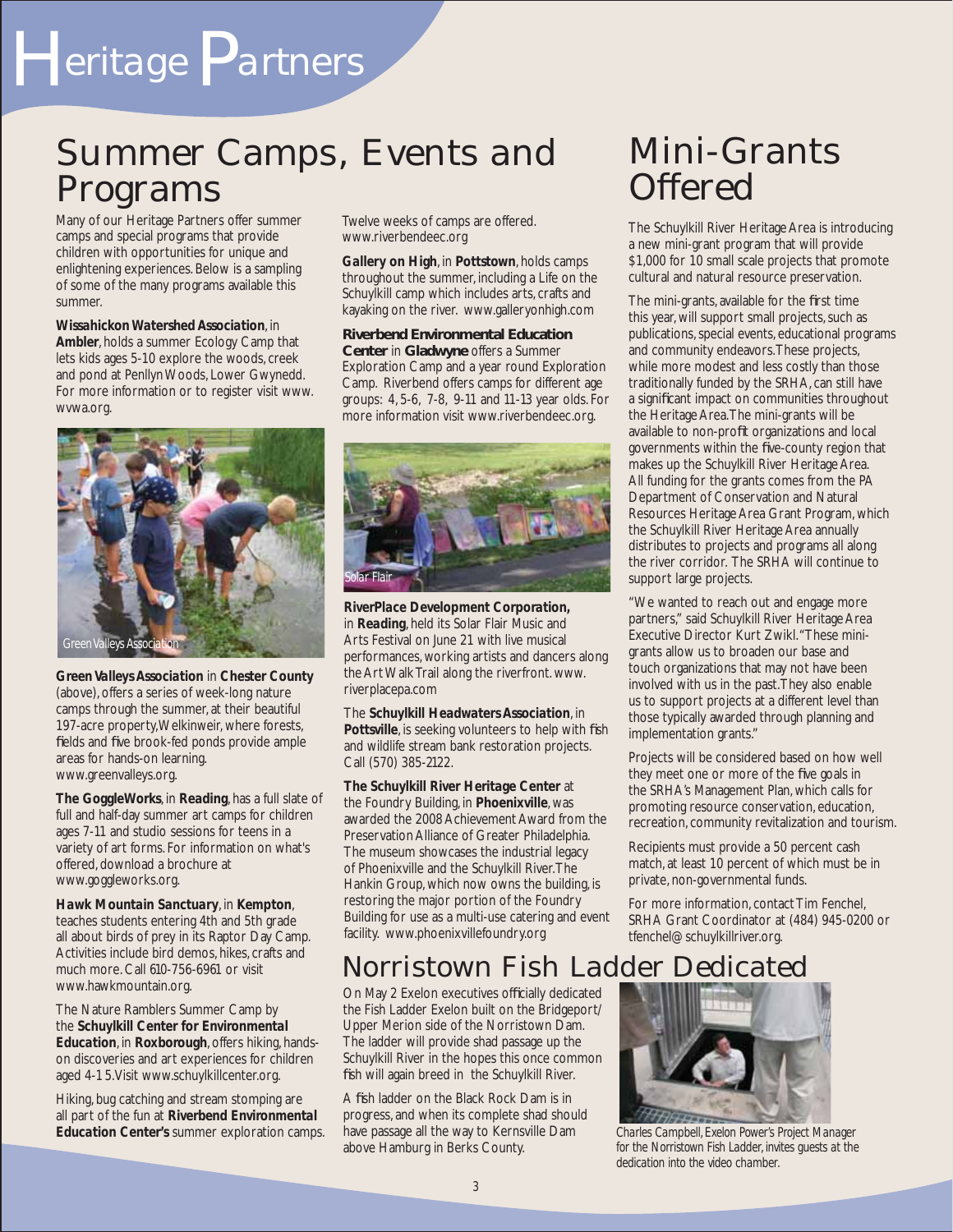# Sojourn

*Photos by Cody Goddard, except where noted otherwise.*

# Schuylkill River Sojourn 2008

The 10th Annual Schuylkill River Sojourn, June 7- 13, broke all records, taking almost 250 paddlers down the river—up from last year's record 195 participants. A total of 56 people registered for the full trip, and every day had more than 100 people on the water.

The Schuylkill River Sojourn is a seven-day, 110-mile guided canoe and kayak tour that takes paddlers through the five-county (Schuylkill, Berks, Chester, Montgomery and Philadelphia) Schuylkill River National and State Heritage Area.

This year's sojourn was an amazing event full of fun and discovery, despite some sweltering hot days (around 100 degrees!) early in the week.



**The APS Museum canoes, named for the five** *explorers, were christened with bottled Philly tap water, courtesy the Philadelphia Water Department. Mal Bartram (L) christens a boat while expedition leader Brett Keyser talks about the explorer the boat is named after.*



In celebration of the sojourn's 10th anniversary, the SRHA teamed up with the American Philosophical Society Museum, Philadelphia, who brought educators, natural science experts and a performance artist to run programs that centered around the theme of exploration. All programs were designed to bring to life the APS Museum's year-long exhibit, UNDAUNTED: Five American Explorers, 1760-2007. Sojourners paddling the daily 14-18 miles became field explorers, experiencing first hand the tools, techniques and documentation skills of American explorers who have gone before them.

American Philosophical Society Museum program leaders traveled in canoes named after explorers in the UNDAUNTED exhibition: David Rittenhouse, John James Audubon, Titian Ramsay Peale, Elisha Kent Kane and Ruth Patrick.



*The APS Museum created over 150 handcrafted distributed to Sojourners who chronicled their adventures, like explorers of old. Book conservator and artist Denise Carbone, who designed the journals. Instructions were given at Saturday's lunch, and materials were provided at every evening stop.* 

*LEFT: At every major stop, educators from the Stroud Center for Water Research sampled the water, and explained how to interpret the data at Monday's lunch program. Contact Christina Medved, cmedved@stroudcenter. org, for more information.*

*BELOW: Sojourners paddled 14-18 miles a day. Here they're leaving Gibraltar on Tuesday morning.* 





*The celebration began with fi reworks Friday night in Schuylkill Haven, safely situated near the camping area.* 

The sojourn is supported by hundreds of people and dozens of organizations up and down the river. Major sponsors for 2008 include: The Pennsylvania Department of Conservation and Natural Resources, the Pennsylvania Humanities Council, Pennsylvania American Water, Heritage Philadelphia Program of the Pew Charitable Trust administered by University of the Arts, PPL, B&G Glass, Pennsylvania Organization of Watersheds and Rivers, Emotion Kayak, REI, and the National Park Service.



*LEFT: Sue Ann Prince, APS Museum Director and RIGHT: Ellen Owens, Education Program Manager, were responsible for the APS Museum's programming for the 10th annual Schuylkill River Sojourn.* 



ABOVE: Four of the APS Museum's five explorer boats. Daily programs *about astronomy, entomology or ornithology were presented during the week long event. Evening programming invited Sojourners to gather around campfi res as Keyser, a performance artist, told folk tales or read from historic explorer journals. Modern day explorer Doug Morgan also related tales of his personal adventures. Expedition Team Leader Brett Keyser and Jake Gambon led herbarium walks throughout the week to collect, identify and record plant and tree specimens along the river. The collected material will create a modern herbarium of the river that will be displayed August 2008 at the APS Museum.*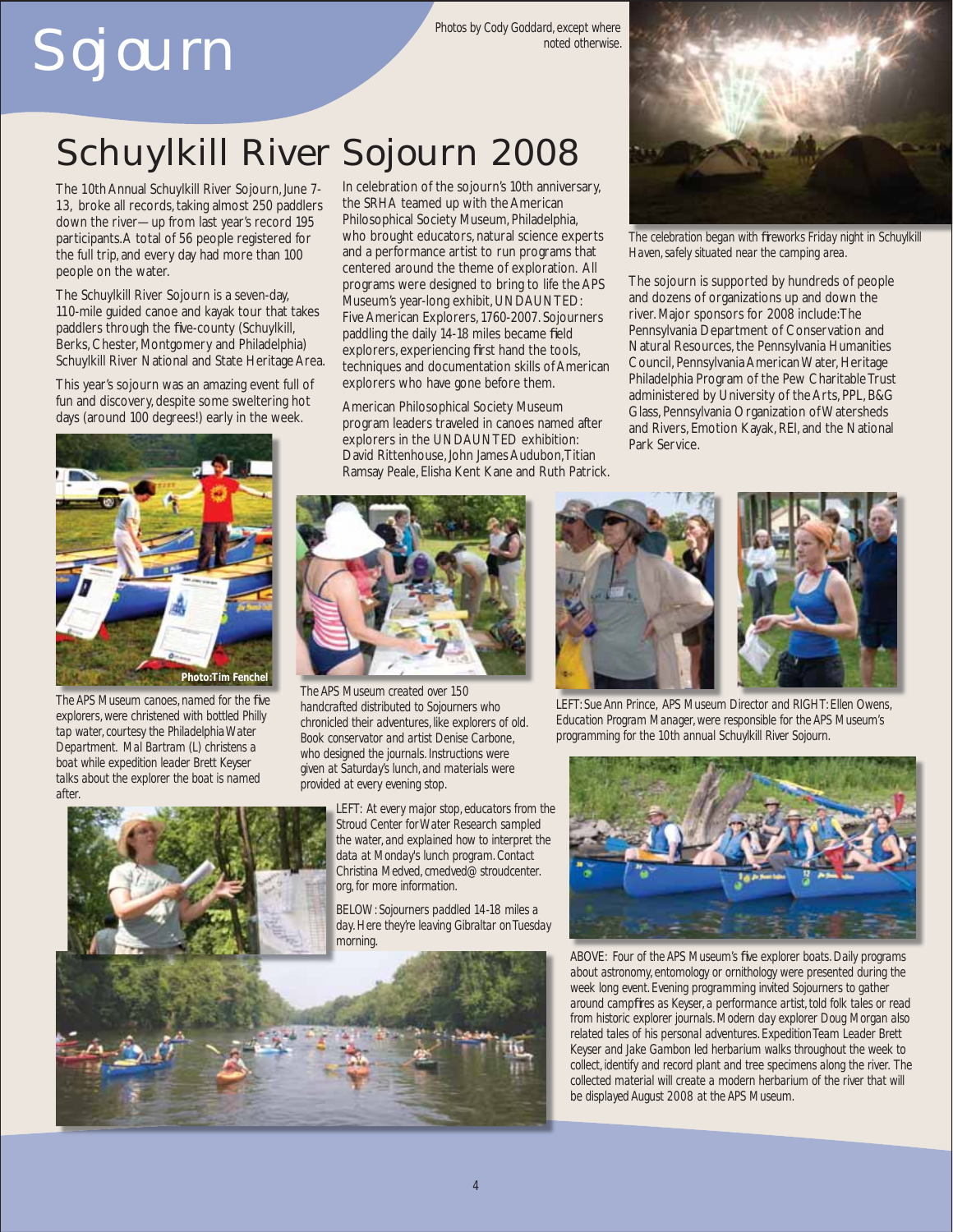

*ABOVE–LEFT: Antonia Davis and staff from the John James Audubon Center at Mill Grove brought several unreleasable live birds, including this Great Horned Owl. RIGHT: Native fl ora and fauna illustrator Scott Rawlins talked about illustrations as means to scientifi c observation and record-keeping.*



*LEFT: Betsy Quant, Canoe Susquehanna, cools off in the river during 90ºF temperatures.*



*ABOVE: At lunch after the Moth Ball, an evening insect-collecting program at Pottstown, bug expert Greg Cowper demonstrated pinning and identifying the insects. He also explained bugs' roles as indicators of an ecosystem's health.*



*Landing at West Conshohocken Friday morning. That's the Blue Route (I-476) bridge in the distance.*



*This year, for the fi rst time, the fi nal day included lunch at Manayunk Restaurant and Brew Pub. The Restaurant and Manayunk Dev. Corp. worked together to install the boat landing for paddlers.*

*RIGHT: A page in one of the Sojourners' journals that will be displayed during August at the APS Museum in Philadelphia. The journal shown was created by Kathryn Powers from Washington, DC.*



*The Sojourn culminated with breakfast and a talk by DCNR Secretary Michael DiBerardinis in the APS' beautiful Thomas Jefferson Garden. It was followed by an inside tour of the UNDAUNTED museum exhibition and tour of Winifred Lutz's art installation "Drawing Dock Creek".*



*Barbara Hove, Phoenixville, won the kayak donated by Emotion Kayak plus a \$100 gift card from REI Outfi tters in Conshohocken.*



*State Senator Andrew Dinniman joined the Sojourn at Lock 59 on Wednesday.*

## Celebrity Paddlers Join this Year's Sojourn

For the 10th anniversary of the Schuylkill River Sojourn, the SRHA wanted to introduce some local "celebrities" to the event. Each day featured at least one celebrity paddler or speaker who experienced, first hand, the fun and excitement of the river. Below is a list of government, business and community leaders who joined in.

• June 7: Congressman Tim Holden sent sojourners on their way with a speech at the Pottsville launch.

• June 8: State Representative Tim Seip paddled 18.5 miles from Port Clinton to Jim Dietrich Park in Muhlenberg Township.

• June 9: Tom Strauss, president of Emotion Kayaks, came along, as did Don Moll, president of B&G Glass. Emotion Kayaks donated a free kayak which was raffled off on Saturday. B&G Glass was a financial sponsor.

• June 10: Edie Shean-Hammond, superintendent of Hopewell Furnace National Historic Site, paddled from Gibraltar to Pottstown, along with Susan Turcmanovich, of Pennsylvania American Water, which also sponsored the sojourn

• June 11: State Senator Andrew Dinniman kayaked from Lock 59 to Mont Clare

• June 12: Barbara Pollarine, Assistant Superintendent of Valley Forge National Historical Park and Joe DiBello of the National Park Service joined sojourners for the trip from Mont Clare to West Conshohocken.

• June 13: American Philosophical Society President and Nobel Prize winner Dr. Barry Blumberg, best known for the discovery of the Hepatitis B virus, traveled from West Conshohocken to Philadelphia. He was joined by Montgomery County Commissioner Joseph M. Hoeffel and Brenda Barrett, DCNR Director of the Bureau of Recreation and Conservation. DCNR Secretary Michael DiBerardinis spoke to the sojourners at the Manayunk lunch stop and also at the culminating breakfast in Philadelphia on Saturday.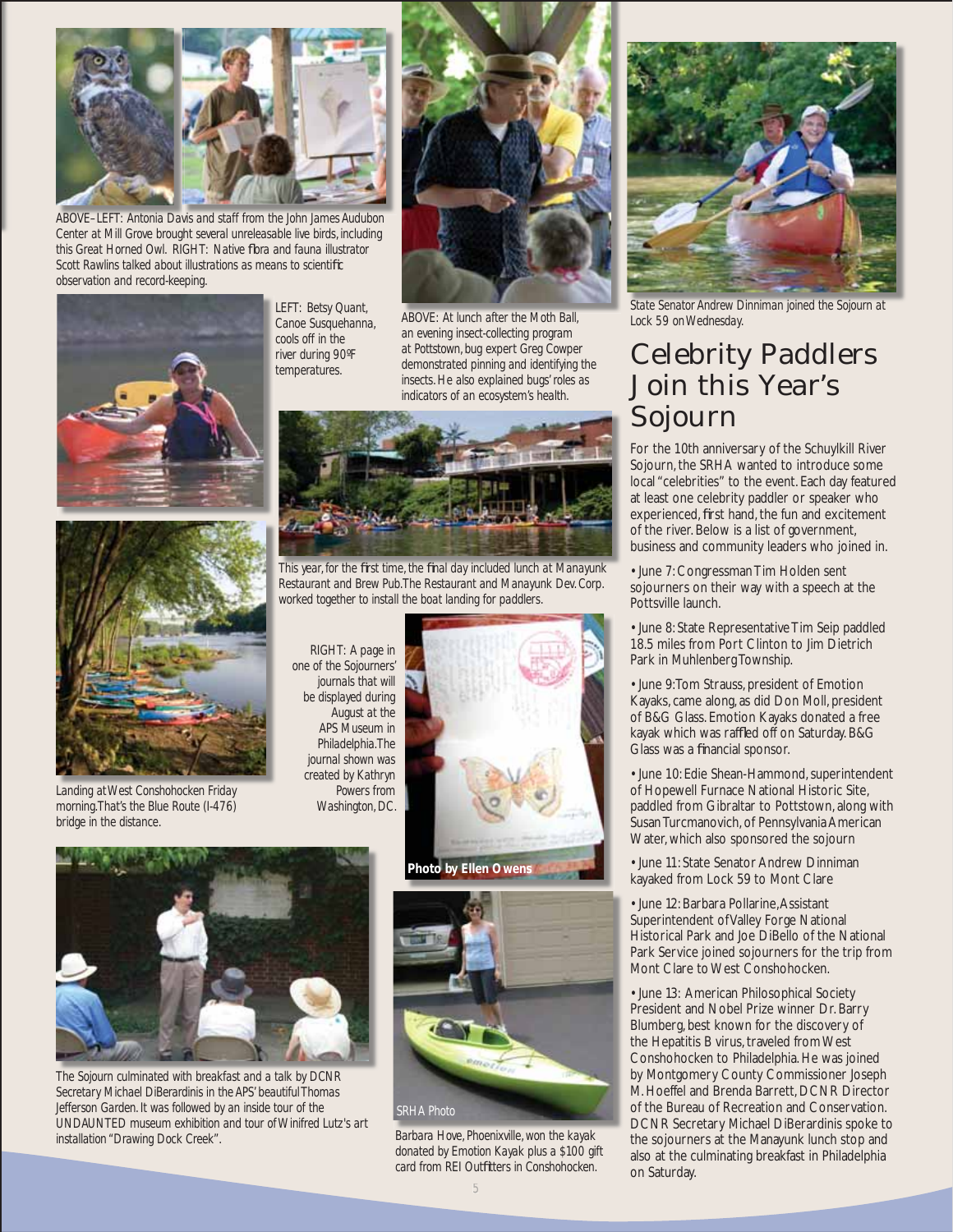# F*avorite* P*astimes*

## Schuylkill River Trail Pottstown-to-Reading Section



The Schuylkill River Heritage Area recently added .68 miles to the Schuylkill River Trail's Thun Section in Birdsboro.

The link was made possible by Greg Flynn, owner of the former Armorcast property, located on Armorcast Road. Flynn has agreed to a license agreement with the Schuylkill River Heritage Area, allowing the non-profit organization to build the trail on his property and to access it from the privately owned Armorcast Road.

Construction of 500 feet of new trail behind the Birdsboro Optimist baseball field has been completed by Barwis Construction, Limekiln, who cleared and graded the trail, laid stone base and a fine stone surface. The project cost \$28,000.

"This essentially completes all the pieces we need for ownership of the trail from Pottstown to Reading," said SRHA engineer Dwight Powell.

While small, the new trail piece is significant because it completes the Schuylkill River Trail's Thun Section through Birdsboro. The trail, which begins at Riverfront Park in Pottstown, ends at Armorcast Road. After that, a four-mile on-road piece links Birdsboro to Gibraltar. New signs directing trail users have recently been erected along River and Schuylkill Roads.

With the addition of the new Birdsboro piece and the on-road signs, it is now much easier for hikers and bikers to complete the 19 miles from Pottstown to Reading Area Community College.



## Memorial Benches Installed



Two benches were installed near the Stilling Basin at Blue Marsh Lake by the Keystone Canoe Club.

The benches are memorials to Jay Hunsinger, former KCC President, and Ralph Kofroth (aka the Rainbow Rocker or Rainbow Ralph).



Schuylkill River Heritage Area contributed the monies from Ralph Kofroth's memorial fund to his bench.

They are located in the picnic area below the Stilling Basin where many people launch their boats to paddle the Tulpehocken Creek.



## Trail On-Road Signage

A new on-road signage system has been installed along the Schuylkill River Trail's Thun Section.

The signs point the way for trail users traveling between Birdsboro and Gibraltar—an on-road piece stretching about four miles. The directional signs will make it easier for hikers and bikers to find their way from the points where the offroad trail ends in Birdsboro to where it picks up again in Gibraltar, and vice versa.

The 57 signs include arrows, east and west directional prompts and Schuylkill River Trail logos. They were paid for by a Berks County Open Space & Recreation Grant administered through the Berks County Open Space & Recreation Advisory Council.

It is currently possible to follow the Schuylkill River Trail 19 miles from Pottstown to Reading. The Birdsboro-to-Gibraltar piece located along that section has always followed River and Schuylkill Road, but in the past only a single sign in Gibraltar pointed the way. The new signage system will make the route clear to anyone using the trail coming from either direction.

In addition to guiding trail users, the signs will serve as a demonstration system for other proposed on-road routes. A 20-mile piece of the Schuylkill River Trail is planned for Reading to Hamburg. That piece will be constructed in sections, but will be established almost entirely as an temporary on-road trail initially. As funding becomes available, the on-road pieces will be replaced with off-road trails.

For more information contact Robert Folwell at 484-945-0200 or rfolwell@schuylkillriver.org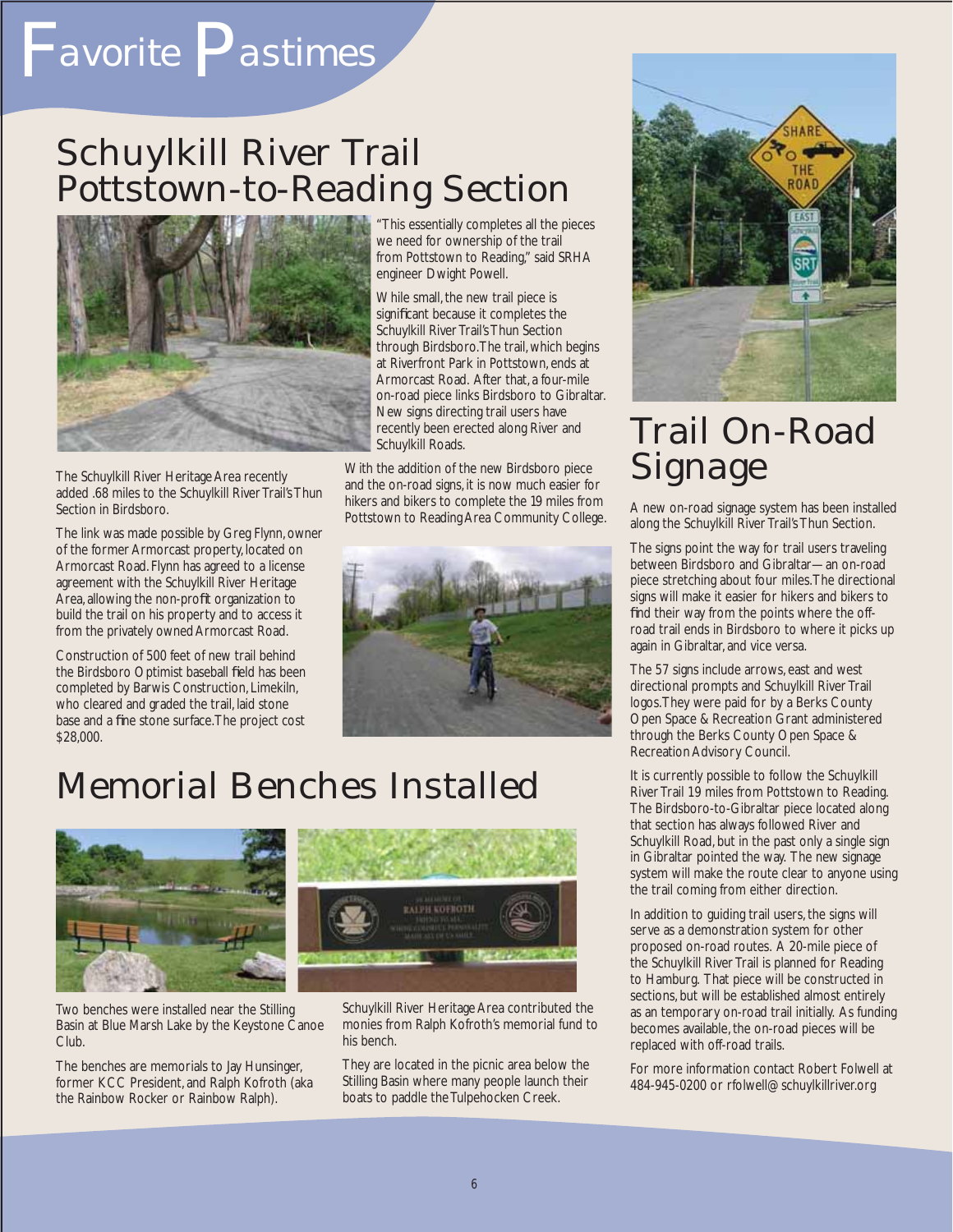# Volunteers

A total of 27 people attended a trail volunteer recognition buffet at the Schuylkill River Heritage Area headquarters in March. The buffet served up good food and plenty of appreciation to volunteers whose hard work is essential to maintaining the Thun and Bartram Trail sections of the Schuylkill River Trail.

Since local tax dollars are not available, volunteers are responsible for all trail maintenance including mowing access areas, vandalism repair, removing felled trees and large branches, cutting back overgrowth, and a variety of other tasks. In nearby Montgomery County, where the trail is owned by the county and Pottstown Borough, maintenance is performed by municipal and county workers.

The Thun Trail section, which runs through Berks County from Pottstown to Reading, is owned by the SRHA. Along the Thun Trail, volunteers are coordinated by Greg Marshall who organizes about four regular clean-up days a year to clear away debris and address any issues associated with repairs and upkeep.

The Bartram Trail, coordinated by Wayne Bowen, travels from Hamburg, Berks County to Auburn in Schuylkill County, with a separate segment near Landingville in Schuylkill County.

In 2007, 51 volunteers contributed 213 hours, a remarkable achievement that included clearing for the new trail piece in Birdsboro. The success of these volunteers, who have been maintaining the trail for more than a decade, is now being used to start other volunteer organizations along the entire trail.

## Trail Ambassador Program Launched

The SRHA has introduced a pilot Trail Ambassador program that has volunteers serving to inform and assist people along the Schuylkill River Trail.

Trail Steward Kara Wilson has organized a small group of volunteers—mostly people who regularly walk or bike the Pottstown-to-Reading section of the trail—who have agreed to spend a minimum of eight hours a month as Trail Ambassadors.

Volunteers wear red T-shirts identifying them as Trail Ambassadors, and carry a backpack with maps, informational materials and first aid supplies.

Trail users seeking additional information about the trail, or looking for directions to a nearby site, or simply wondering where the trail leads can get assistance from the Trail Ambassador.

Wilson decided to start the Trail Ambassador program, using funds from a William Penn Foundation grant, because she, and other members of the Trail Council, saw a need for it.

"Whenever I'm on the trail, people often stop me and ask questions, even though I have nothing identifying me as the Trail Steward," she said.

Commonly, people want to know how far it is to the next town, or when the trail will be completed. With Trail Ambassadors regularly on the trail, people can more easily get their questions answered quickly and correctly.

Volunteers do not need to agree to work on certain days or at specified hours. Their only requirement is to serve a minimum of eight

## Bartram Trail Update



*Visitors to the Bartram Trail trailhead will notice several improvements, including a sign for the Kernsville Dam Recreation Area (right), installed by Blue Mountain Wildlife.* 

hours a month and document their hours.

Anyone interested in volunteering or learning more about the program should contact Wilson at 484-945-0200 or kwilson@schuylkillriver.org.

The Trail Council includes representatives from the counties of Schuylkill, Berks, Chester and Montgomery; Fairmount Park Commission; Manayunk Dev. Corp.; Schuylkill River Dev. Corp.; East Falls Economic Dev. Corp.; RiverPlace; Rails to Trails Conservancy; DCNR; Valley Forge NHP; Pottstown Borough and Natural Lands Trust

Schuylkill River National & State Heritage Area

140 College Drive • Pottstown, PA 19464 484-945-0200 • Fax: 484-945-0204 www.schuylkillriver.org Managed by the Schuylkill River Greenway Assn.

> **U.S. Senators** Arlen Specter Bob Casey, Jr.

**U.S. Representatives** Robert Brady<br>Chaka Fattah James Gerlach Tim Holden Joseph R. Pitts Allyson Schwartz Joe Sestak

### **Commonwealth of Pennsylvania**

Edward G. Rendell, Governor

#### **PA DCNR** Michael DiBerardinis, Secretary

#### **Board of Directors**

| Vice PresidentCarl Landis |  |
|---------------------------|--|
| TreasurerRaymond C.Abbot  |  |
| SecretaryChristy Martin   |  |

Rita Banning, Robert Carl, Stephanie Craighead, Theodore S. Danforth, R. Dean Foster, William Gladden, David B. Hamilton, Mark Keener, Richard Lewis, John M. MacPhee, Donald Moll, Lorie Reichert, Gina Snyder, David Thun

#### **Ex-Offi cio**

| Dennis DeMara DCNR                    |  |
|---------------------------------------|--|
| Fran RupertDCNR                       |  |
| Patricia L. Elkis  DVRCP              |  |
| William HanleyRep. Holden's office    |  |
| Edward G. SchmidRep. Gerlach's office |  |
| Barbara L. PollarineNPS/VFHNP         |  |

#### **Staff**

Kurt D. Zwikl.................... Executive Director Dolores Bonjo, Laura Catalano, Tim Fenchel, Robert Folwell, Susan K. Fordyce, Cindy Kott, Kara Wilson

> **Consultant** Dwight R. Powell, P.E.

**Trail Volunteer Coordinator** Greg Marshall